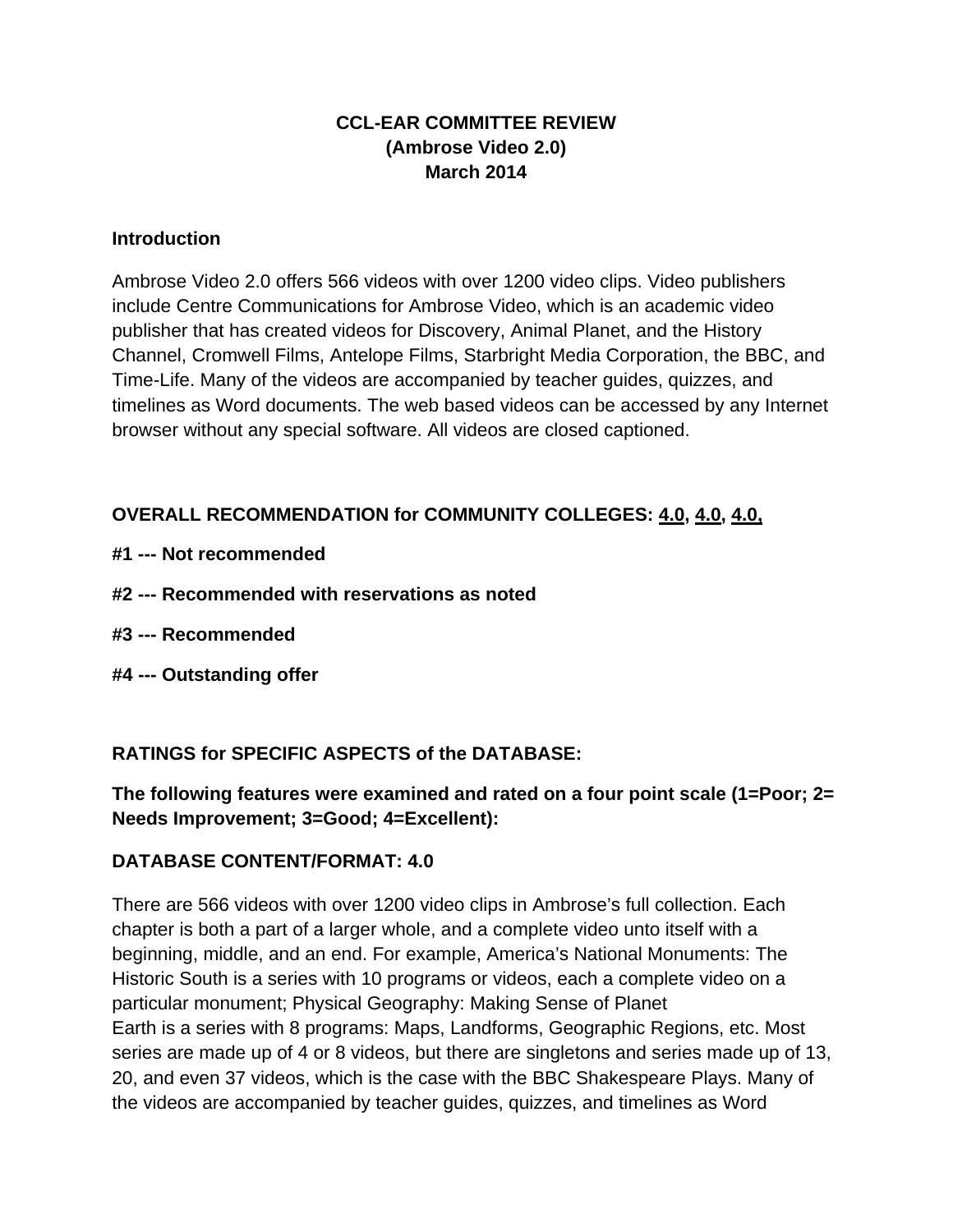documents.

Apart from the Shakespeare series, videos are documentaries. Actors (George Kennedy, James Avery, Donna Mills, etc.) and professors/researchers narrate the videos. All of the video content is academic with roughly 60% of the series covering social sciences (U.S. and ancient history, geography, psychology), 29% covering science (biology, chemistry, physics, etc.), and 13% covering the arts (drama, music, literature, etc.).

Just about half of the videos are published by Centre Communications for Ambrose Video, which is an academic video publisher that has created videos for Discovery, Animal Planet, and the History Channel. Other publishers include Cromwell Films, Antelope Films, Starbright Media Corporation, the BBC, and Time-Life. While not all of the publishers are well known, the reviewers found videos in this collection to be of the highest quality.

In looking at reviews for 17 of the series included in Ambrose Video's full collection, the reviewers found positive to glowing reviews. There were high marks for production value: "Straightforward narration accents the well-chosen visuals, including archival stills, newsreel footage, political cartoons, and period movie clips" (Smith 604-605) and "Each half-hour disc is jam-packed with gorgeous on-location footage, archival photos, and informative interviews and commentary on historical, scientific, and cultural aspects (Williams-Wood 81). A practical ease of use within a classroom setting (face to face, online, etc.) also emerged from the reviews: "The brief segments are perfect for classroom use to introduce the topic or inspire more in-depth research" (Owens 61) and "The segment format gives teachers the flexibility to integrate this material into any existing American history curriculum" (Mueller 79).

The academic content also received high marks in the reviews—much of the series recommended for middle and high school students. The reviewers do not see this as a knock against the product— the content is suitable for community college students. The accompanying documents (teacher guides, quizzes, etc.) seem to be written with the middle and high school curriculum in mind-- documents include summaries and background information, and quizzes that check for surface level understanding of the content. That being said, community college instructors can cherry-pick individual quizzes to go along with required reading/watching or use entire series to help students lacking foundational knowledge catch up.

# **SEARCH INTERFACE: 4.0**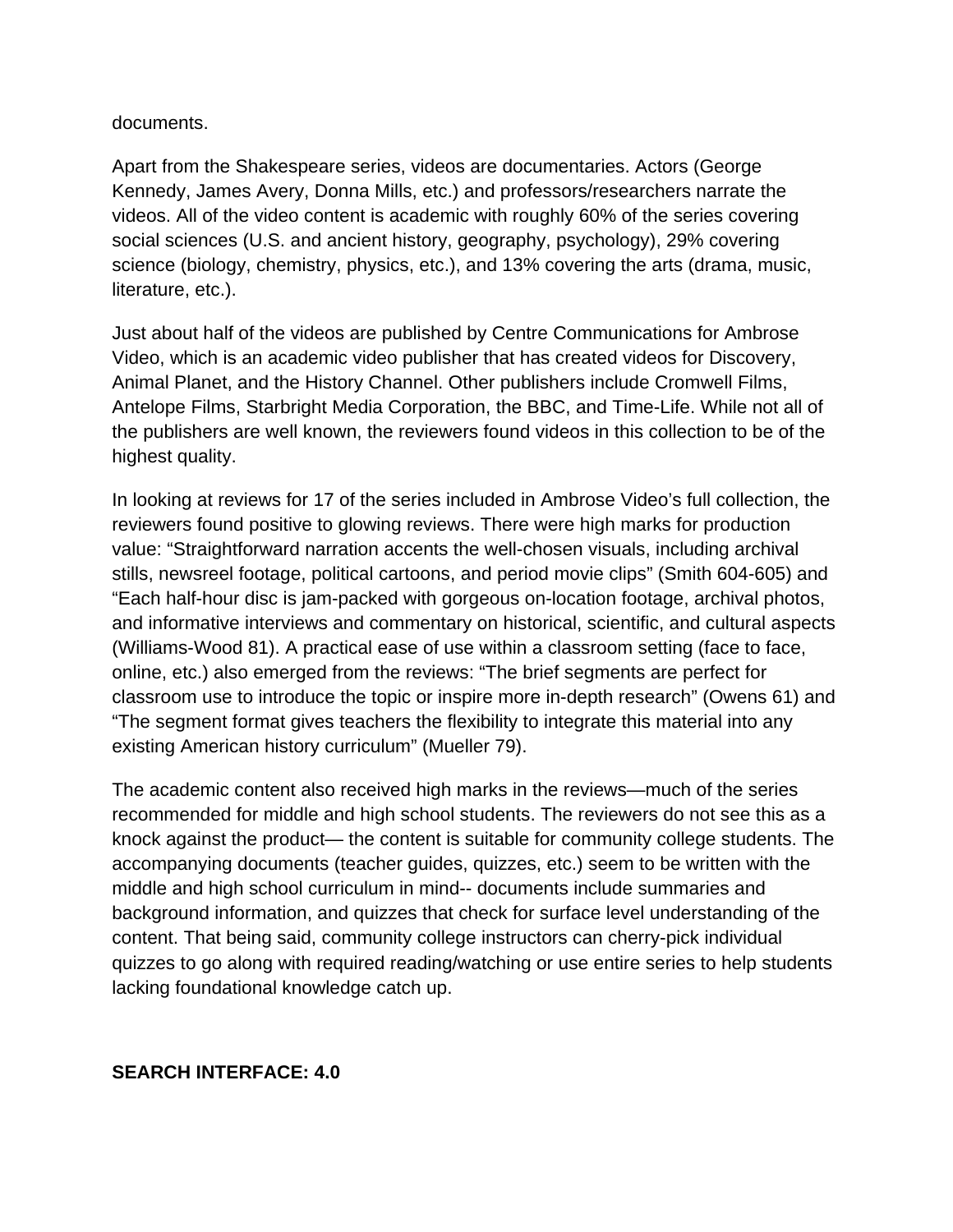**Consider the functionality and ease of use of the interface. Is it intuitive or is an excessive amount of training required? Are any crucial features missing from the search interface?** 

### **Screenshot of Landing Page**



**Screening Room** tab is an ordering page where one can choose a series and be able to put it in a cart to order. Browsing the list of series was easy. Ambrose presented 2 ways to browse the series of collections. One is an A-Z list where videos are classified by subject, and the other is a complete A-Z list of ALL videos. A special section of "HD Titles" is also presented together in a subject search if one wishes to limit his search to titles available in this format.

# **Screenshot of Screening Room**

| <b>ASSAND</b><br><b>Ambrose Video 2.0</b>                                                                                                                                                  |                              |                                                                                                                                                                                                                                                                                                          |                                                                                                                                                                                                                                                                                                                                                  |         |                    |  | Enter keywords then press enter |
|--------------------------------------------------------------------------------------------------------------------------------------------------------------------------------------------|------------------------------|----------------------------------------------------------------------------------------------------------------------------------------------------------------------------------------------------------------------------------------------------------------------------------------------------------|--------------------------------------------------------------------------------------------------------------------------------------------------------------------------------------------------------------------------------------------------------------------------------------------------------------------------------------------------|---------|--------------------|--|---------------------------------|
| <b>Screening Room</b><br>Home                                                                                                                                                              | <b>HD Now!</b><br><b>FAQ</b> | Sales Reps                                                                                                                                                                                                                                                                                               | <b>Institution Access</b>                                                                                                                                                                                                                                                                                                                        | Account | <b>Free Trials</b> |  | <b>View Cart</b>                |
| <b>Browse by:</b><br><b>HD Titles</b><br>English<br>American Literature<br><b>English Literature</b><br>Shakespeare<br><b>History</b><br><b>American History</b><br><b>Ancient History</b> | $15 \times$<br>Display#<br>≞ |                                                                                                                                                                                                                                                                                                          | $<<$ Start $<$ Prev 1 2 3 4 5 Next > End >><br>16th and 17th Century Turning Points In U.S. History<br>The 16th and 17th Century Turning Points in U.S. History series chronicles 22 decisive events -<br>chaptered into individual segments- in the crucial colonial period that would lead to the founding of<br>the United States of America. |         |                    |  |                                 |
| <b>Military History</b><br><b>World History</b><br><b>Political Science</b><br><b>Constitutional History</b><br><b>U.S. Government</b><br>Science<br>Agriculture                           |                              | 18th Century Turning Points in U.S. History<br>As the 18th Century dawned on the North American continent, four powers; the French, the Spanish,<br>the British and the American Indians were competing to see who would control this remarkable<br>land. 64 pivotal events of this period are depicted. |                                                                                                                                                                                                                                                                                                                                                  |         |                    |  |                                 |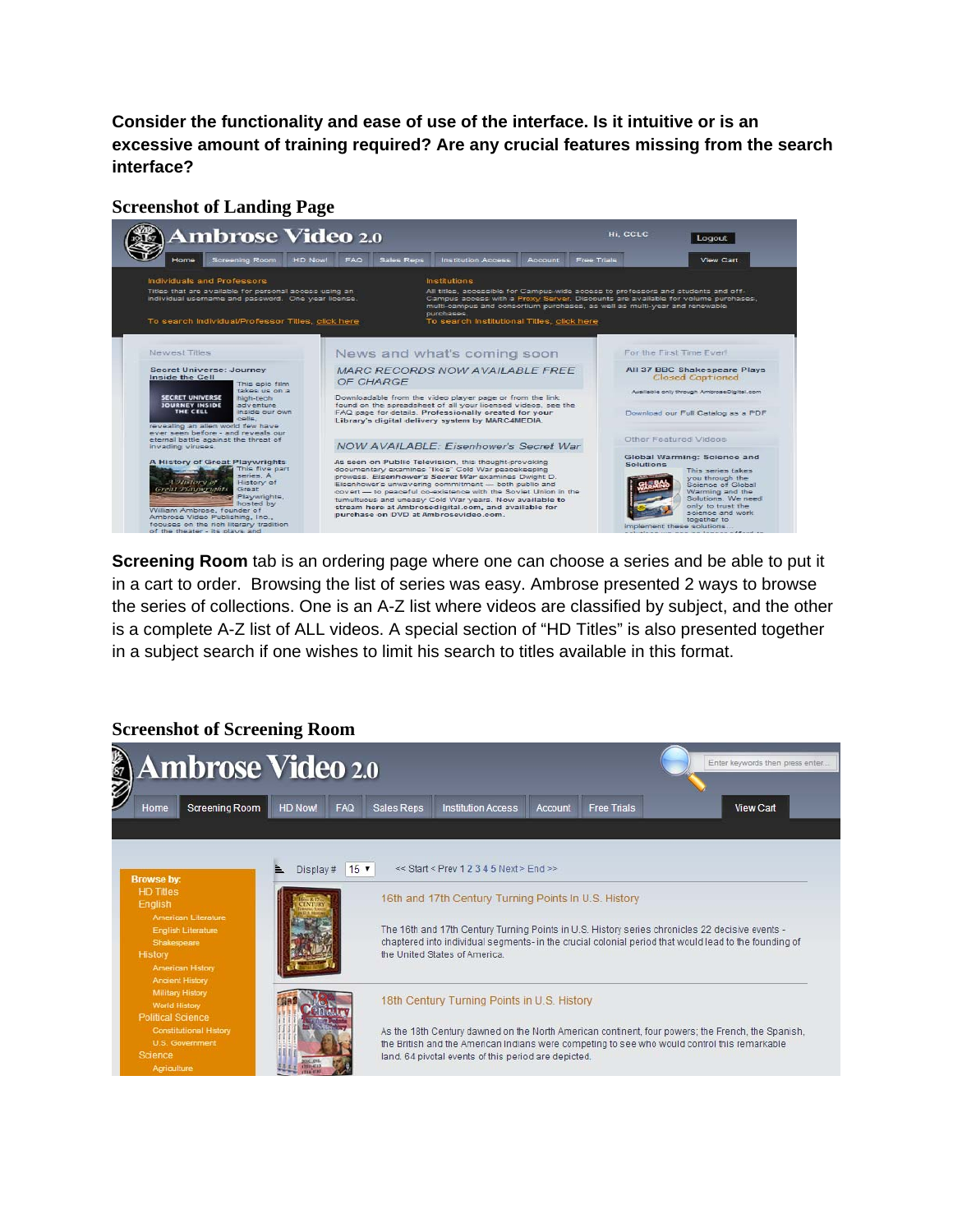**Institution Access** tab directly goes to videos licensed by the institution. Clicking on a title gives users a detailed program or volume. The user has an option to view the video in HD (high definition) the or SD (standard definition) for some programs. Please note that not all programs present this option. The viewer may be able to play the whole program or individual chapters in the program. Video duration/length information is available once the viewer hovers the mouse on the Play button. One has the ability to search clips of licensed videos by keywords/phrases and can also limit the search by omitting certain keywords/ phrases.

One concern is the easy access to the administrative page by users. By clicking on the Ambrose logo a user is taken to an administrative page with information on sales representatives and the institutional account. It is recommended that the Ambrose logo take a user directly to the user interface instead.

#### **Screenshot of Search Page**

| Find clips by typing keywords, then press Enter.                                                                                                                |                                                                   |
|-----------------------------------------------------------------------------------------------------------------------------------------------------------------|-------------------------------------------------------------------|
| Enclose phrases in double quotation marks, e.g. "Grapes of Wrath" "Henry IV".<br>Descriptions, keywords, and captions will be searched; punctuation is ignored. | <b>Search Results</b><br>Must match All 1 keywords<br>shakespeare |
| shakespeare<br>Words and Phrases to match:                                                                                                                      | Matched:                                                          |
| O Match All Keywords C Match Any Keywords                                                                                                                       | 10 Series<br>64 Programs                                          |
| Words and Phrases to omit:                                                                                                                                      | 205 Chapters                                                      |
| Search<br>Reset                                                                                                                                                 |                                                                   |
| Video Durations can be seen by moving your mouse over the Play button.                                                                                          |                                                                   |

A search result is produced on the right side of the screen with the number of series, programs and chapters that matched the search term. The search screen is followed by a list of result links to play the individual clips, programs or series. Each result consists of chapter details that have a general description, metadescription and keywords assigned to the video.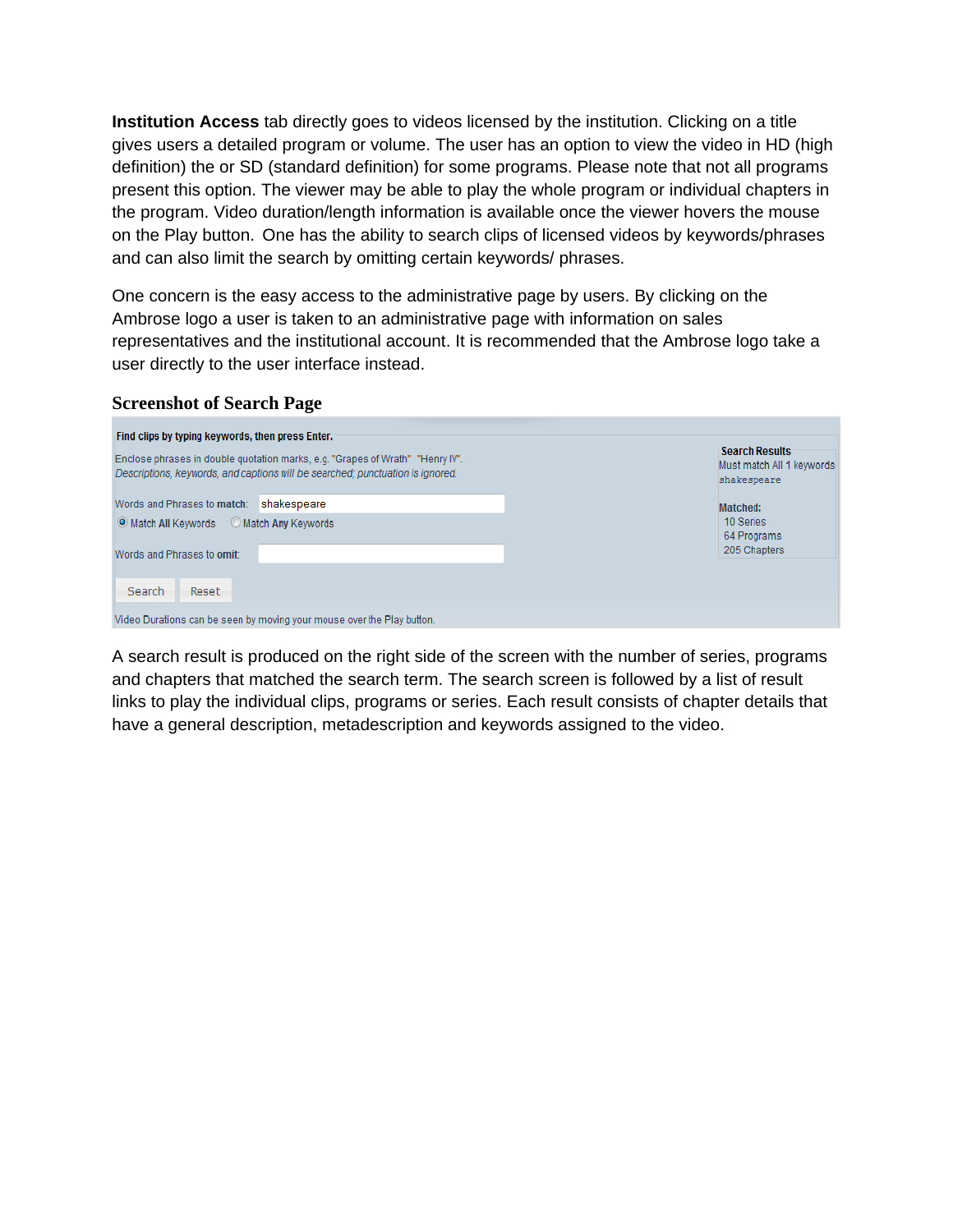## **Screenshot of Video Details**

| The BBC Shakespeare Plays                                                                                                                                                                                    |                                                                                                                                                                                                                                                                                                                                                                                                                                                                                                           |                        |
|--------------------------------------------------------------------------------------------------------------------------------------------------------------------------------------------------------------|-----------------------------------------------------------------------------------------------------------------------------------------------------------------------------------------------------------------------------------------------------------------------------------------------------------------------------------------------------------------------------------------------------------------------------------------------------------------------------------------------------------|------------------------|
| Romeo & Juliet<br>Romeo and Juliet Act 5<br>-Chapter Details-                                                                                                                                                |                                                                                                                                                                                                                                                                                                                                                                                                                                                                                                           |                        |
| realism of the characters he created. He was, and remains, a superb entertainer.                                                                                                                             | Shakespeare is rightly called the world's greatest playwright for the soaring beauty of his language, for his profound insight into human nature, for the truths he dramatized and for the                                                                                                                                                                                                                                                                                                                |                        |
| <b>METADE SCRIPTION:</b>                                                                                                                                                                                     |                                                                                                                                                                                                                                                                                                                                                                                                                                                                                                           |                        |
| This is a William Shakespeare tragedy with the characters Tybalt, Mercutio, Capulet and Montague                                                                                                             |                                                                                                                                                                                                                                                                                                                                                                                                                                                                                                           |                        |
| viewable both in their entirety and by act<br>CITE THIS PROGRAM                                                                                                                                              | Featuring some of Britain's most distinguished theatrical talent these DVD's are an ideal choice for libraries, literature classes, and for continuing personal enjoyment. Ambrose Video is to proud to be the exclusive distr<br>Shakespeare's plays which are so richly rewarding to our viewers. We have taken as much care as possible to restore the masters (which are over 20 years old) for the best DVD viewing experience possible. Plays purchased ar<br>1 DOWNLOADABLE FILES FOR THIS SERIES. | And all th<br>unaccust |
| APA Style<br>The BBC Shakespeare Plays. (1984). @ 1984 Ambrose Video Publishing, Inc. Retrieved<br>21:40, Mar 03, 2014, from http://videos.ambrosedigital.com/?SH-003-05.                                    | MARC records (SH.mrc) (85.7KB MRC File)<br>For Librarian use only. MARC records for the full Series, The BBC Shakespeare Plays                                                                                                                                                                                                                                                                                                                                                                            | O٠<br>00:1             |
| <b>Harvard Style</b><br>The BBC Shakespeare Plays. (Internet). 1984. @ 1984 Ambrose Video Publishing, Inc.<br>Available from: http://videos.ambrosedigital.com/?SH-003-05 {03 Mar 2014}.<br><b>MLA Style</b> |                                                                                                                                                                                                                                                                                                                                                                                                                                                                                                           | 9320x240<br>480x360    |
| "The BBC Shakespeare Plays." 1984. @ 1984 Ambrose Video Publishing, Inc. Mar 03,                                                                                                                             |                                                                                                                                                                                                                                                                                                                                                                                                                                                                                                           |                        |

Citation options are available in eight style formats, namely: APA, Harvard, MLA, MHRA, Chicago, CBE/CSE, Bluebook and AMA.

Adding value to the database are the supporting documents for each series which are downloadable files: Educator's/Teacher's Guide, Timeline, Blackline Master Quizzes, and MARC Records.

Permalinks are available to access the videos. Individual permalinks for each clip and program are available. Also included are embed codes for the inclusion of videos in course management system.

Playing the video is easy. Sound is clear. There are 4 options to adjust the resolution. All the videos are closed-captioned. Each program consists of video clips which are approximately 4 minutes long.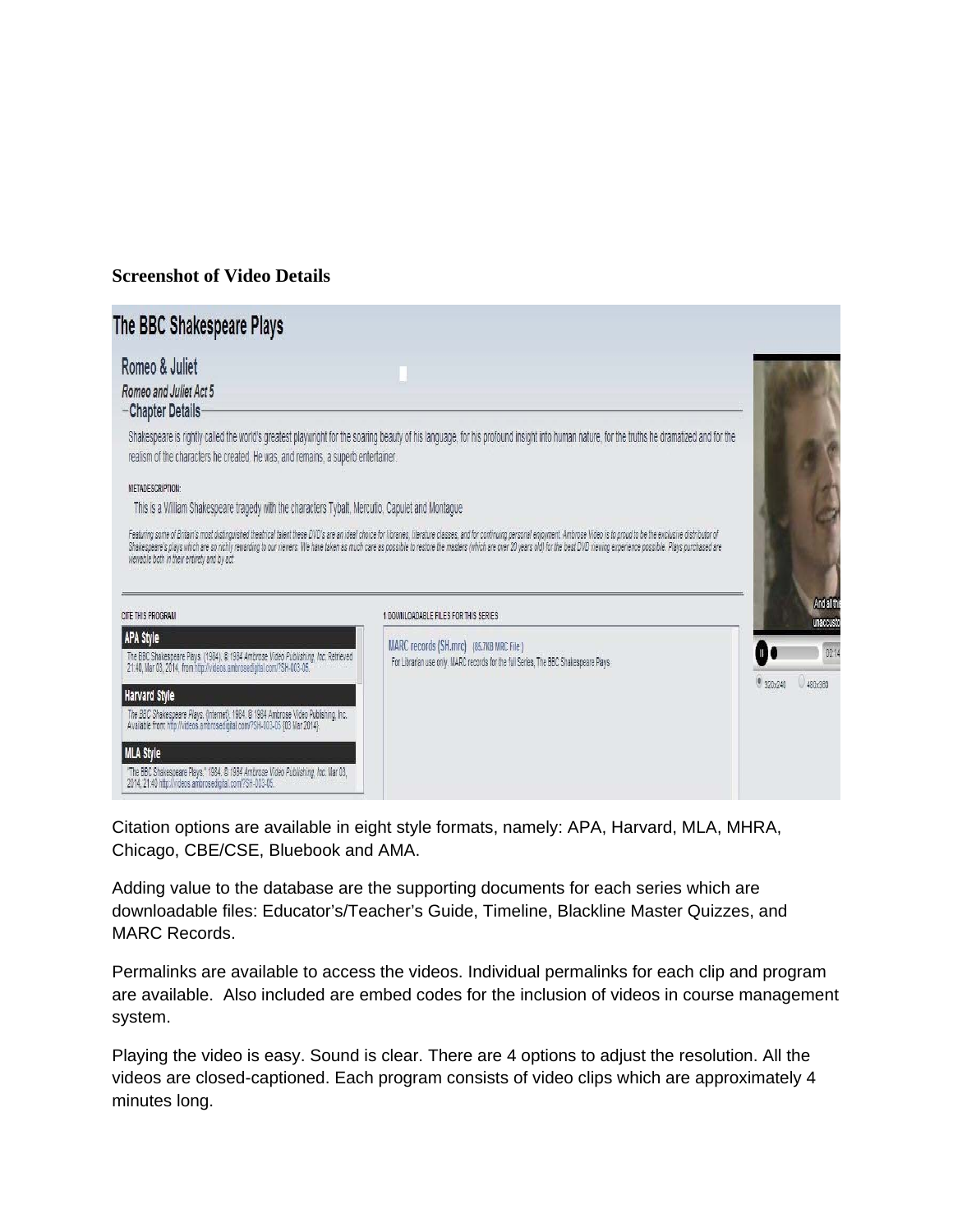### **Screenshot of Account Administration Page**



Clicking on the **Account** tab allows one to see an alphabetical list of licensed videos, downloadable files, account information, IP and proxy server settings, authentication diagnostics, usage statistics and video usage chart.

## **USER SUPPORT SERVICES: 4.0**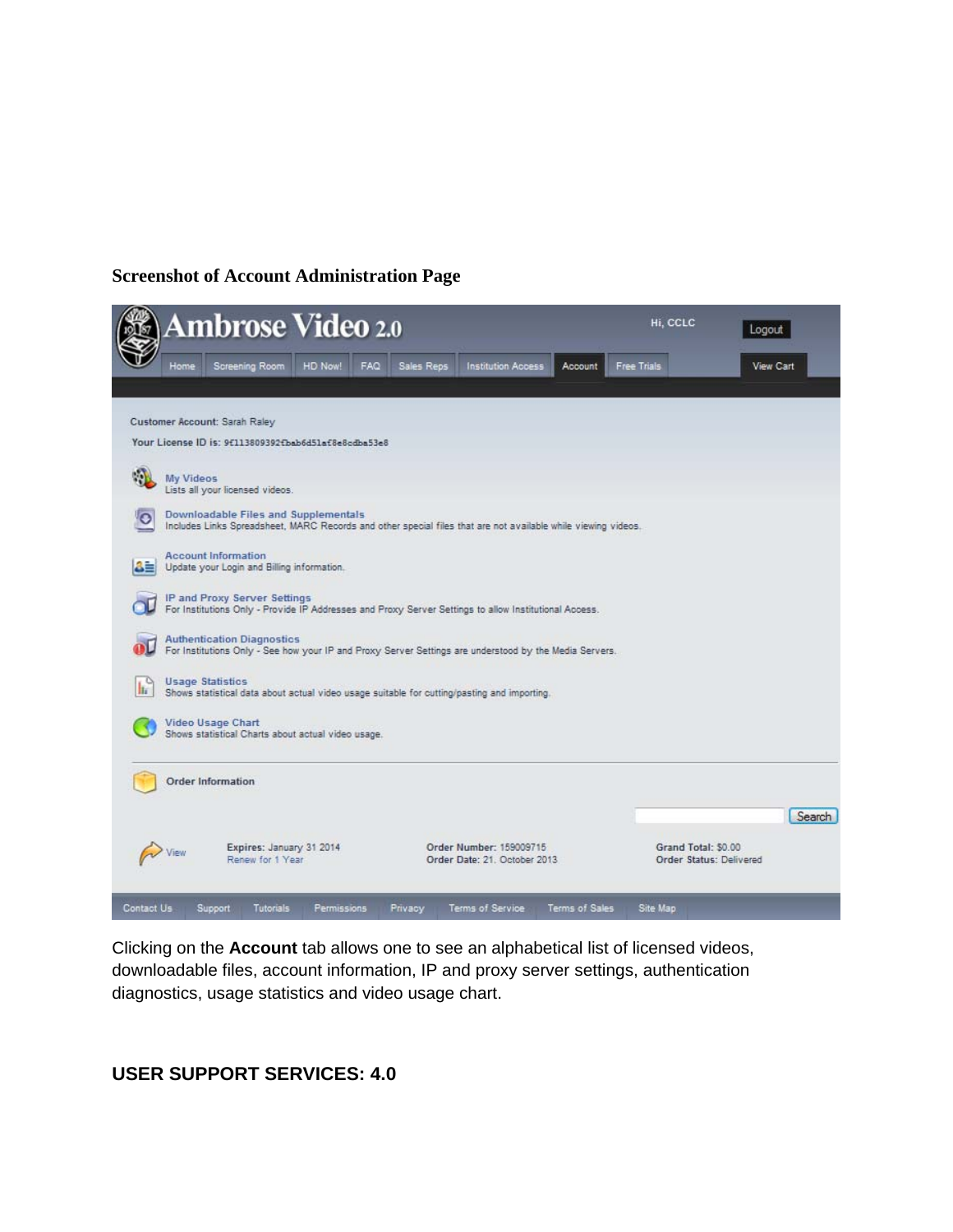### **What types of customer and technical support are available for end users and library administrators?**

Ambrose has numerous avenues to provide support for customers. Ambrose provides "How to order" on the main page;

A short, easy to understand video tutorial on the main page is available.

**Sales rep** tab on top gives the email and telephone numbers of sales representative for different regions;

Technical support is available via the "Support" link located at the bottom of the page. Customers can email, call, and chat with staff for questions;

*FAQ* tab on top includes information on Accounts and licensing, technical requirements, viewing videos, IP address and proxy authentication, LMS integration, and MARC records.

## **COST: 3.5**

There are three subscription options and one purchase option through CCLC. Subscription options are: full collection, which includes 566 videos, with any new releases added at no charge, a 10% discount on the full collection for libraries that hold onsite demonstrations, or select 100 videos from the database. The other option is a purchase for perpetuity of the current 566 videos.

## **Screenshot of Sample Pricing Per Episode**

|                                                                                                              | <b>PAUSE</b> |                               | FULLSCREEN <b>3</b> , MUTE <b>3</b>    |  |
|--------------------------------------------------------------------------------------------------------------|--------------|-------------------------------|----------------------------------------|--|
| These videos are delivered via the internet with <b>Flash Streaming.</b><br><b>Closed Captions available</b> |              |                               | <b>Add Selected</b><br>Item(s) to Cart |  |
| If you are interested in formats other than Streaming, please contact one of our sales representatives.      |              | Select All Programs in Series |                                        |  |
| <b>Programs and Clips with Institutional Education pricing</b>                                               |              |                               |                                        |  |
| 1701-1713                                                                                                    |              | 27 minutes                    | \$25.00                                |  |
| 1701-The English Board of Trade Creates Royal Colonies                                                       |              | 4 minutes                     | $$6.00\text{ m}$ $\sim$                |  |
| 1701- French Return Soldiers to the North American Interior                                                  |              | 3 minutes                     | $$6.00 \rightarrow \infty$             |  |
| 1 1701 - Yale College is Founded                                                                             |              | 3 minutes                     | $$6.00 \bullet \heartsuit$             |  |
| 1 1702 - Colonists Sack St. Augustine                                                                        |              | 3 minutes                     | $$6.00$ $\degree$                      |  |
| 1702 - Cotton Mather publishes "The Ecclesiastical History of New England"                                   |              | 3 minutes                     | $$6.00$ $\degree$                      |  |
| 1709 - Quakers Erect a Meeting House in Boston                                                               |              | 3 minutes                     | $$6.00$ $\sim$                         |  |
| 1 1713 - Treaty of Utrecht                                                                                   |              | 3 minutes                     | $$6.00 \bullet \heartsuit$             |  |
| 1713 - Capt Robinson Designs and Constructs a Schooner                                                       |              | 4 minutes                     | $$6.00$ $\blacksquare$                 |  |
| 1714 - 1735                                                                                                  |              | 27 minutes                    | $$25.00 =$                             |  |
| 1 1718 - New Orleans is founded                                                                              |              | 4 minutes                     | \$6.00                                 |  |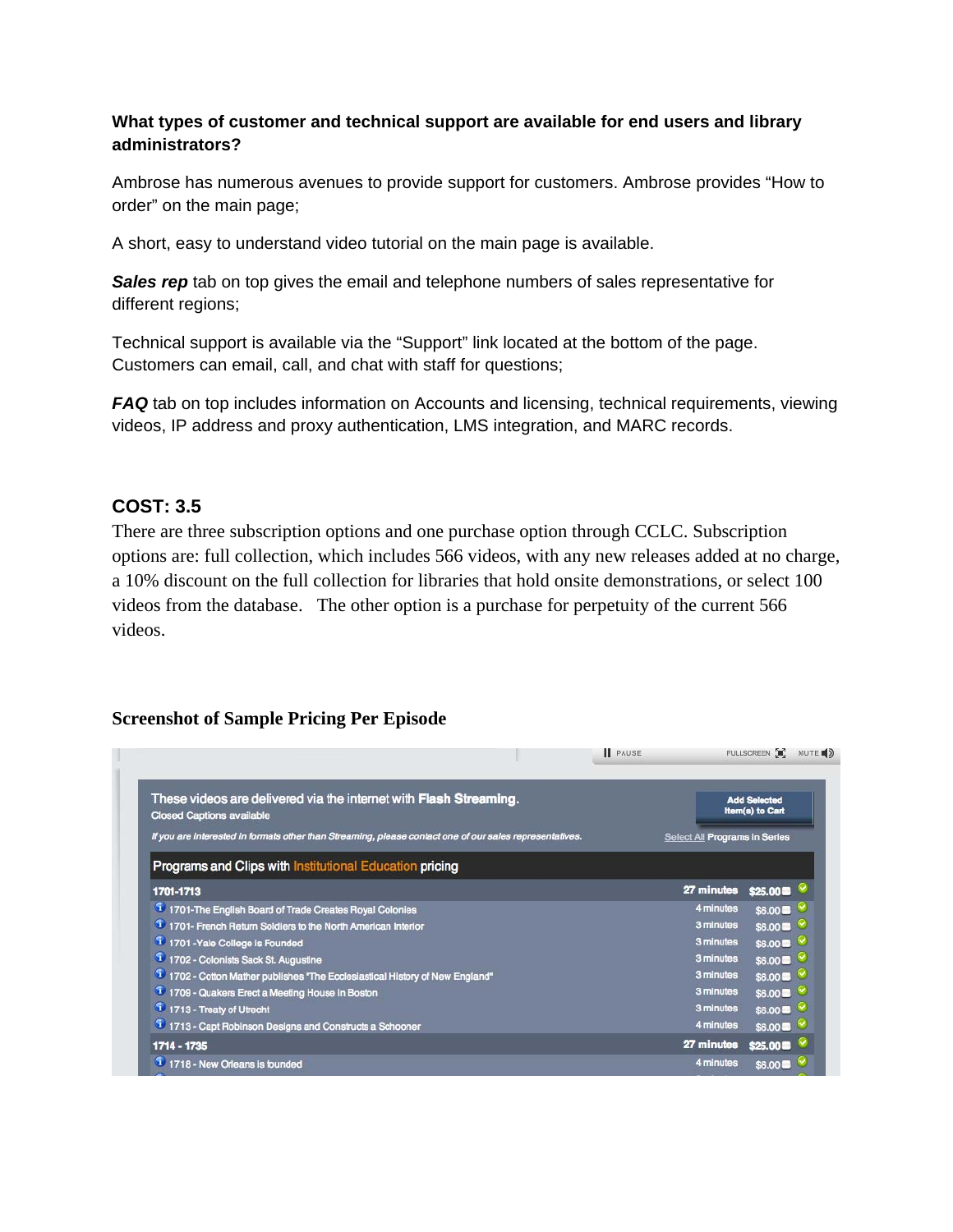# **AVAILABILITY/ACCESSIBILITY OF SERVICE: 4.0**

Videos on Ambrose include synchronized captions of all video materials. Text-only versions and transcripts of videos are not available. Remote access is verified through IP Address, Proxy Server or directly through the username and password for administrators. The vendor's definition of "Authorized Users" includes full and part-time faculty, students and staff affiliated with the subscribing library as well as walk-in users. Licensed video is available at all times during the license period, but is not available if the database subscription is cancelled. Inter-library loan of subscribed content is not allowed.

### **Screenshot of Sample Closed Captioning**



Usage statistics are available through the Admin modules The user can pick from options such as date rate, Title, Top Titles, Series, and Top Series. Results can be viewed or downloaded in graphs, HTML, XML, Text, or CSV. Statistics are not COUNTER compliant. The statistics available through the Admin module are available through the date range of the licensing period.

### **Screenshot of Statistics Page Options**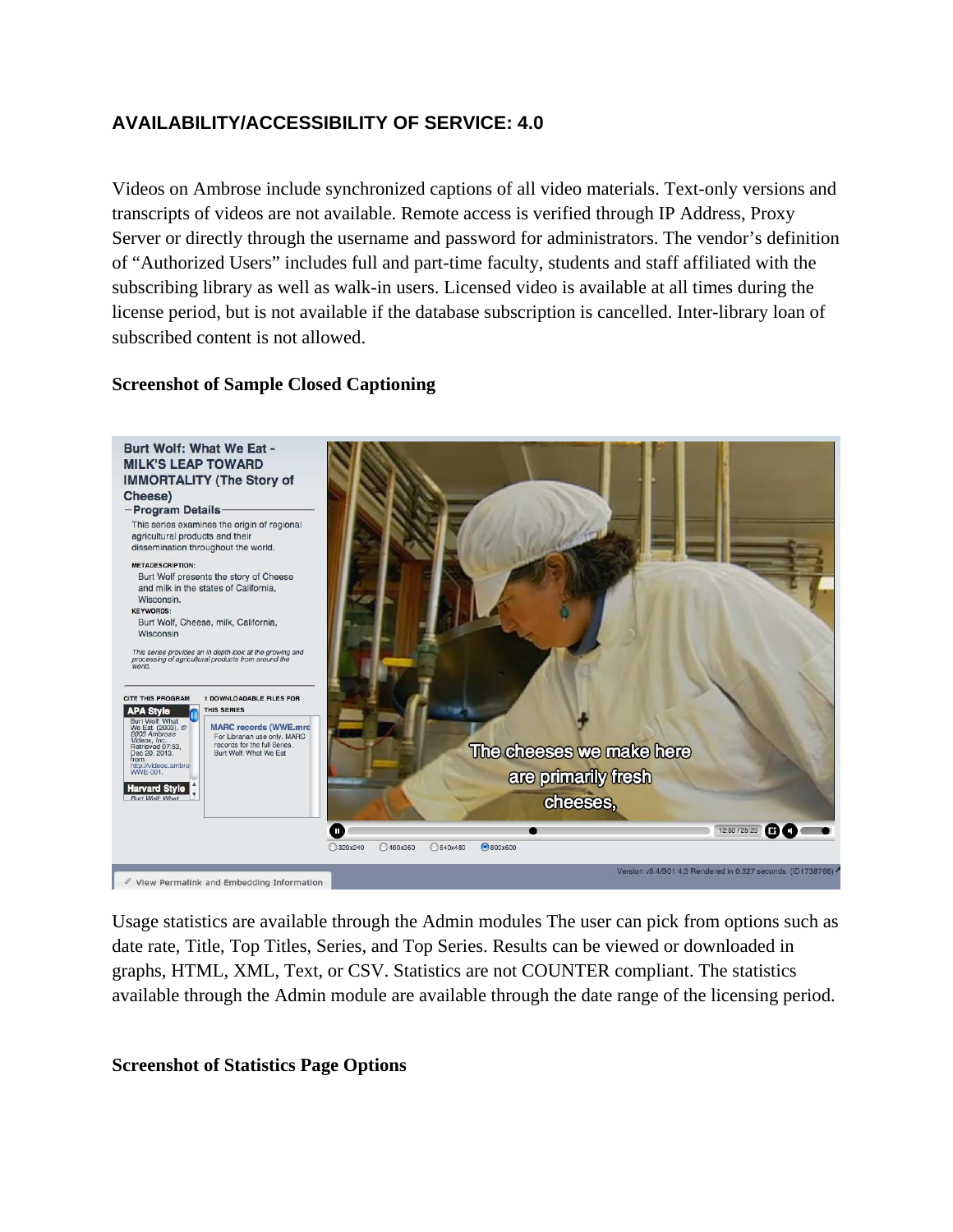| <b>Licensed Customer Statistics</b>                                                                                                          | <b>Results Viewer</b>                                                        |
|----------------------------------------------------------------------------------------------------------------------------------------------|------------------------------------------------------------------------------|
|                                                                                                                                              | Click on the link for the statistics to open a new window for easier viewing |
| Each statistic has it's own unique link.<br>This page will create the link to retrieve the statistics that you are looking for.              | <b>Description: Get Sessions</b>                                             |
| You can see the results immediately, or use the link in other 3rd party software.                                                            | Site name: Ambrose Digital 2.0                                               |
| <b>Select the Type of Statistics:</b>                                                                                                        | License name: CCLC                                                           |
| Video Sessions Titles Top Titles Series Top Series                                                                                           | From: 2013-11-01                                                             |
|                                                                                                                                              | $To: 2013-11-30$                                                             |
| Select the Parameters to use:                                                                                                                | <b>Totalling: Monthly</b><br>Recordcount: 1                                  |
| Pick your dates:                                                                                                                             | $Ur$ :                                                                       |
| Ha I<br>From: 2013-11-01                                                                                                                     | http://dma.iriseducation.org/statistics/customer/views.html/sessions.        |
|                                                                                                                                              | 11-01/2013-11-30/M/?                                                         |
| 画<br>$2013 - 11 - 30$<br>To:                                                                                                                 | license=9f113809392fbab6d51af8e8cdba53e8                                     |
|                                                                                                                                              | Date Sessions Bandwidth_MB                                                   |
| How would like your totals:                                                                                                                  |                                                                              |
| Daily Totals Monthly Totals                                                                                                                  | $ 2013-11  3$<br>138.1                                                       |
| Select the Format that you would like:                                                                                                       |                                                                              |
| HTML Text XML Download CSV                                                                                                                   |                                                                              |
|                                                                                                                                              |                                                                              |
|                                                                                                                                              |                                                                              |
| View these Statistics now                                                                                                                    |                                                                              |
|                                                                                                                                              |                                                                              |
| <b>URL</b> for these Statistics:<br>http://dma.iriseducation.org/statistics/customer/views.html/sessions/2013-                               |                                                                              |
| 11-01/2013-11-30/M/?license=9f113809392fbab6d51af8e8cdba53e8                                                                                 |                                                                              |
| Note about using this URL in 3rd Party Software:                                                                                             |                                                                              |
| If you substitute '0000-00-00' in the From and To dates of the URL.<br>your results will always be Last month, relative to the current date. |                                                                              |
|                                                                                                                                              |                                                                              |
|                                                                                                                                              |                                                                              |
|                                                                                                                                              |                                                                              |
|                                                                                                                                              |                                                                              |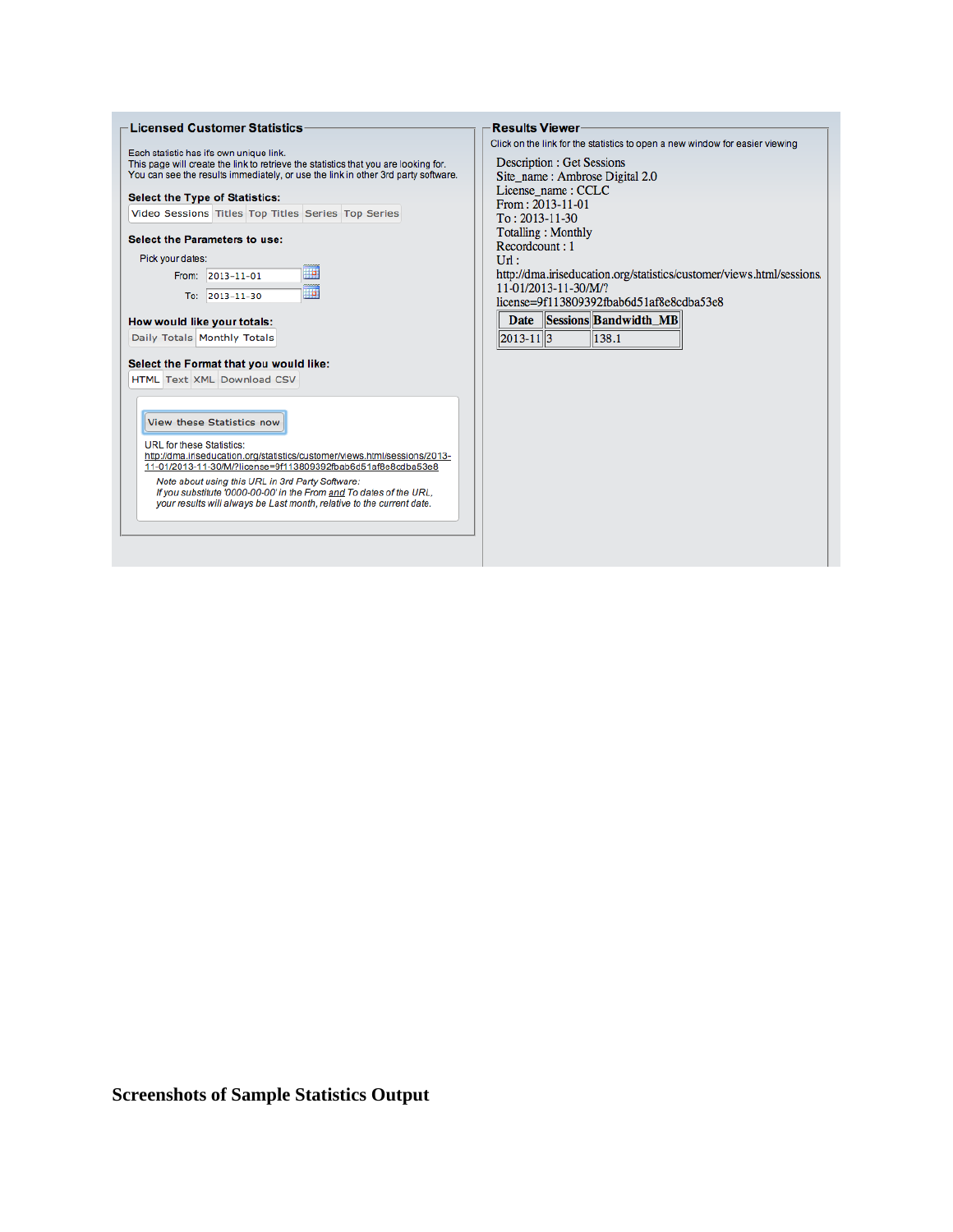

Amborse videos can be integrated into course management systems through Permanent, Direct Video and Embedded Code linking.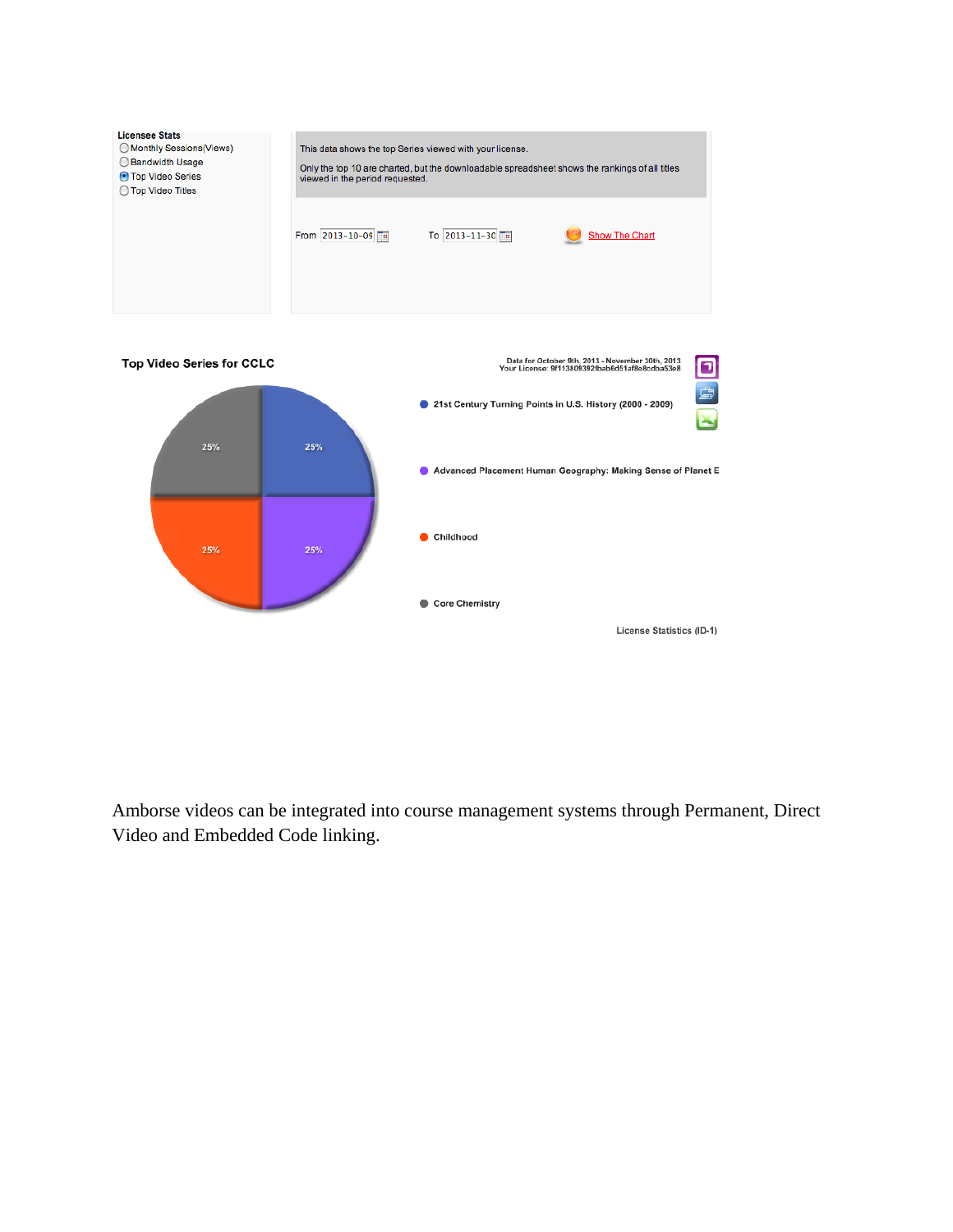#### **Screenshot of Sample Permanent, Direct and Embed Code Linking for LMS Integration**

 $\mathbb X$ 

#### **Permalink and Embedding Information**

These links are subject to authentication of the IP Address using them.

PERMANENT SHORTCUT: http://videos.ambrosedigital.com/?WWE-001&L=9f113809392fbab6d51af8e8cdba53e8 **DIRECT VIDEO LINK:** http://dma.iriseducation.org/index.php?sku=WWE-001&license=9f113809392fbab6d51af8e8cdba53e8&title=200332&pid=6306&DMA2&SITE=3 **EMBED CODE:** 

#### -Definition of these terms

#### **Permanent Shortcut**

This simplified link redirects the user to the fully-resolved video player page. It uses the parameters specified and creates the actual URL that is required to view the video.

It is labeled "permanent" because it's structure and values will always be valid, despite any future upgrades or other changes to the Direct Video Link.

#### Direct Video Link

To actually render the full video player page, there is much more information required than is supplied by a shortcut. All values necessary to properly authenticate, then to determine the video files and related metadata is included in this link. For institutions that use Proxy Servers, configuration must be such to work with these links.

While the URL of this link is not likely to ever change, it is possible that the values included may change with future upgrades. All upgrades make every attempt to be backwardly compatable.

#### **Embed Code**

You may embed just the player portion of this page into your LMS or Institution site by pasting this code wherever you would like it to appear

#### **OVERALL ASSESSMENT**

Ambrose Video 2.0 offers a product suitable for community college libraries. Although the database is marketed for middle and high school use the content is suitable for community colleges as well. In addition, easy searching and viewing, embedding/linking in online courses, closed captioning, and reasonable pricing make this a recommendable product. Although there are no individual review of the database itself, there are reviews of individual videos, see attached list.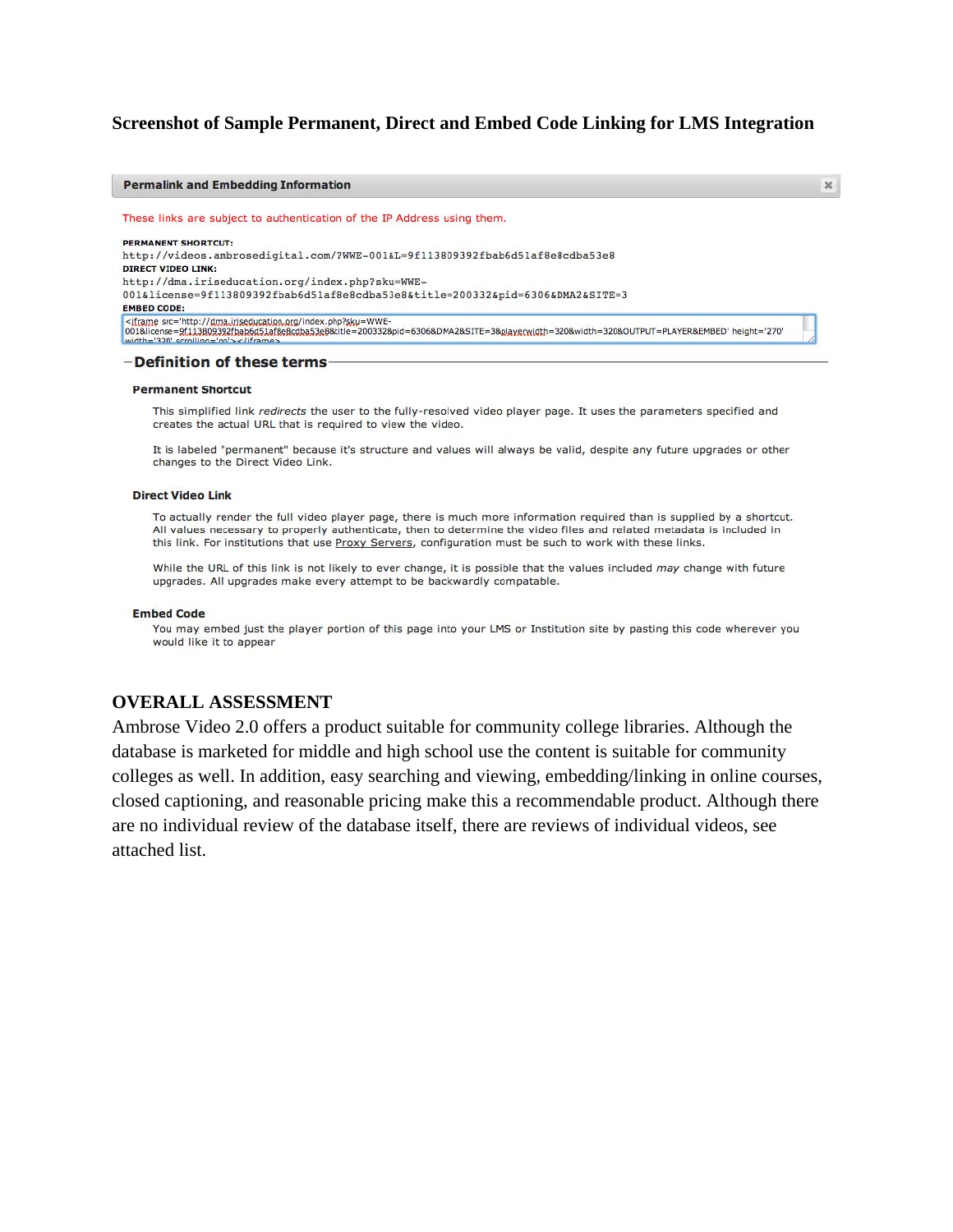#### Video Reviews

- Block, C. "Railroads In U.S. History (1830-2010)." *Video Librarian* 25.5 (2010): 75. *Film & Television Literature Index with Full Text*. Web. 28 Feb. 2014.
- Ching, Edie. "A DVD History of the U.S. Constitution." *The Booklist* 102.9 (2006): 124. *ProQuest.* Web. 19 Feb. 2014.
- Ching, Edie. "A History of Hispanic Achievement in America." *The Booklist* 103.9 (2007): 124-5. *ProQuest.* Web. 19 Feb. 2014.
- "Great American Authors Since 1650, Vols. 1-4." *School Library Journal* 54.(2008): 70. *Academic Search Complete*. Web. 28 Feb. 2014.
- "A History Of American Indian Achievement." *School Library Journal* 55.(2009): 43. *Academic Search Complete*. Web. 28 Feb. 2014.
- "A History Of Hispanic Achievement In America." *School Library Journal* 53.(2007): 61. *Academic Search Complete*. Web. 28 Feb. 2014.
- Mandell, Phyllis Levy, and Ryan Henry. "Global Warming: Science And Solutions." *School Library Journal* 53.3 (2007): 74-75. *Academic Search Complete*. Web. 28 Feb. 2014.
- Matwichuk, Meghann R. "America's National Monuments: Legacy Of The Great Plains." *School Library Journal* 52.11 (2006): 61. *Academic Search Complete*. Web. 28 Feb. 2014.
- Mueller, Mary. "A History Of Chinese American Achievement." *School Library Journal* 55.9 (2009): 59. *Academic Search Complete*. Web. 28 Feb. 2014.

Mueller, Mary. "21St Century Turning Points In U.S. History (2000-2009)." *School*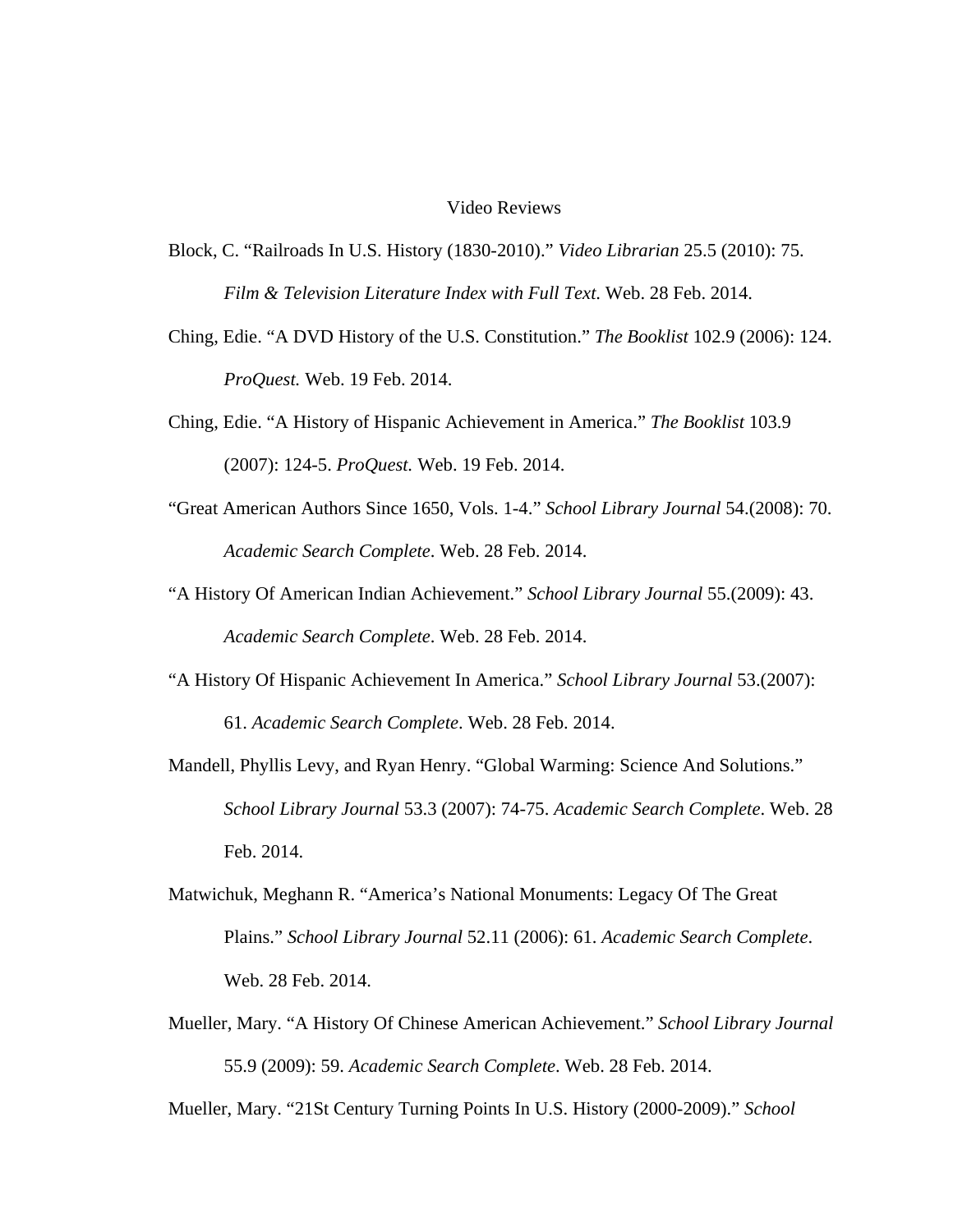*Library Journal* 56.3 (2010): 64-65. *Academic Search Complete*. Web. 28 Feb. 2014.

- Mueller, Mary. "A History of Black Achievement in America." *School Library Journal* 51.12 (2005): 79. *ProQuest.* Web. 19 Feb. 2014.
- Owens, Patricia Ann. "A History Of Women's Achievement In America." *School Library Journal* 52.11 (2006): 61. *Academic Search Complete*. Web. 28 Feb. 2014.
- Smith, Candace. "19th Century Turning Points in U.S. History." *The Booklist* 99.11 (2003): 1004. *ProQuest.* Web. 19 Feb. 2014.
- Smith, Candace. "20th Century Turning Points in U.S. History." *The Booklist* 101.6 (2004): 604-5. *ProQuest.* Web. 19 Feb. 2014.
- Smith, Candace. "The Complete DVD History of U.S. Wars, 1700-2004." *The Booklist* 101.11 (2005): 981. *ProQuest.* Web. 19 Feb. 2014.
- Smith, Candace. "A History of Black Achievement in America." *The Booklist* 102.11 (2006): 72. *ProQuest.* Web. 19 Feb. 2014.
- Smith, Candace. "A History of Women's Achievement in America." *The Booklist* 102.15 (2006): 70. *ProQuest.* Web. 19 Feb. 2014.
- Smith, Candace. "Global Warming: The Rising Storm." *The Booklist* 104.7 (2007): 60. *ProQuest.* Web. 19 Feb. 2014.
- Smith, Candace. "Great American Authors since 1650." *The Booklist* 104.15 (2008): 89. *ProQuest.* Web. 19 Feb. 2014.
- Stevens, L. "A History Of Black Achievement In America." *Video Librarian* 21.3 (2006): 78-79. *Film & Television Literature Index with Full Text*. Web. 28 Feb. 2014.